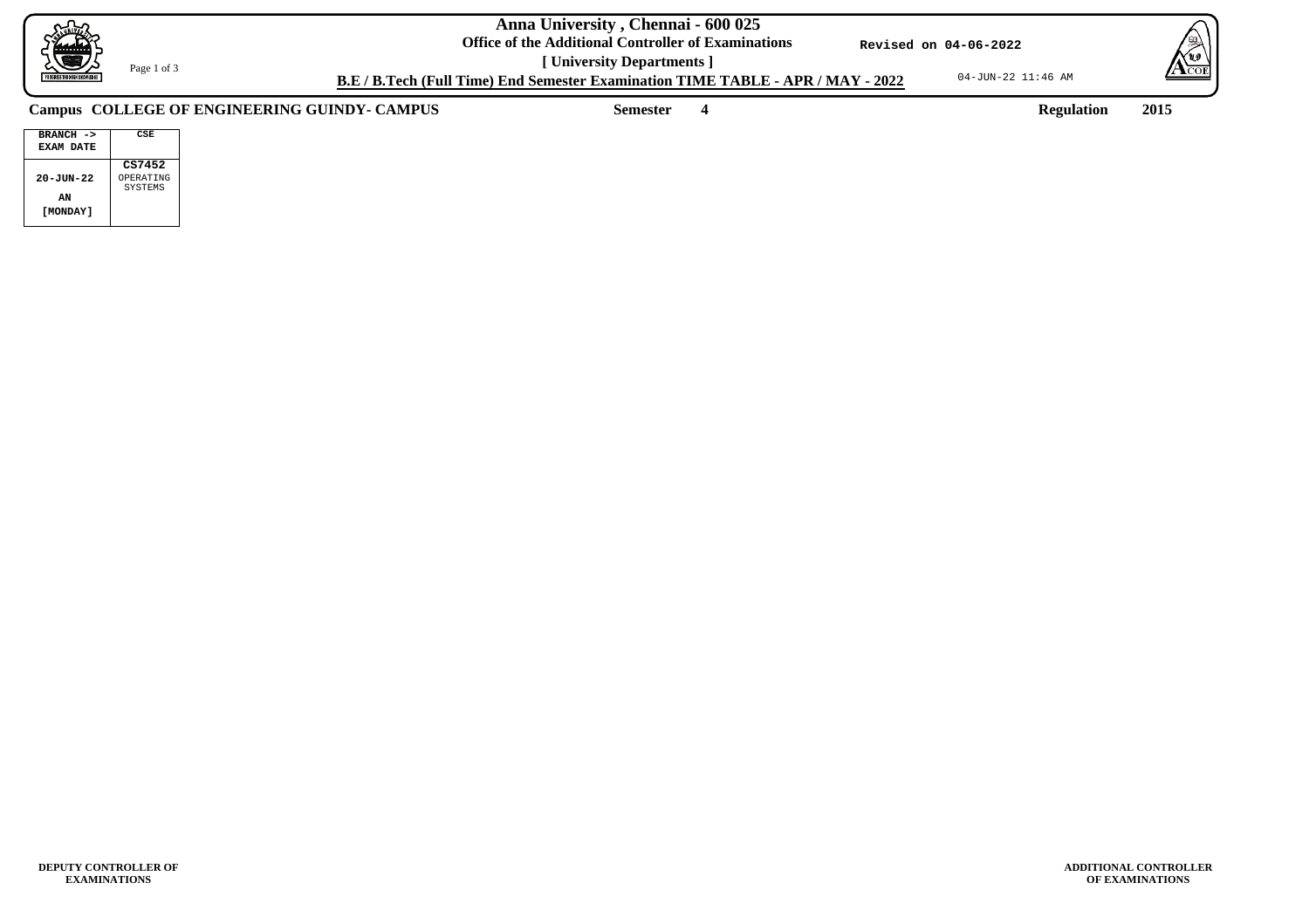**Anna University , Chennai - 600 025**

**Office of the Additional Controller of Examinations**

04-JUN-22 11:46 AM



|   |                        | <b>Regulation</b> |                |  |
|---|------------------------|-------------------|----------------|--|
| L | PRINT. &               |                   | <b>ENGLISH</b> |  |
|   | PACK. TEC OPEN ELECTIV |                   |                |  |
|   |                        |                   | <b>HII5276</b> |  |



**[ University Departments ] B.E / B.Tech (Full Time) End Semester Examination TIME TABLE - APR / MAY - 2022**

**Revised on 04-06-2022**

Page 2 of 3

| Campus COLLEGE OF ENGINEERING GUINDY- CAMPUS |                                                           |                                                              |                                                            |                                                                                  |                                                         |                                                                |                                                                    | <b>Semester</b>                                                      | $\overline{\mathbf{4}}$                                           |                                                                |                                                                     |                                                      |                                                           | <b>Regulation</b>                                            |                                                                             | 2019 |
|----------------------------------------------|-----------------------------------------------------------|--------------------------------------------------------------|------------------------------------------------------------|----------------------------------------------------------------------------------|---------------------------------------------------------|----------------------------------------------------------------|--------------------------------------------------------------------|----------------------------------------------------------------------|-------------------------------------------------------------------|----------------------------------------------------------------|---------------------------------------------------------------------|------------------------------------------------------|-----------------------------------------------------------|--------------------------------------------------------------|-----------------------------------------------------------------------------|------|
| BRANCH -><br><b>EXAM DATE</b>                | CIVIL                                                     | EEE                                                          | ECE                                                        | GEO                                                                              | INDUSTRIAL                                              | <b>MANUFACT</b>                                                | MAT SCI ENG MECHANICAL                                             |                                                                      | MINING                                                            | IT                                                             | BIO - MED                                                           | CIVIL-TAMIL MECH-TAMIL                               |                                                           | PRINT. &                                                     | <b>ENGLISH</b><br>PACK. TEC OPEN ELECTIV                                    |      |
| 18-JUN-22<br>FN<br>[SATURDAY]                | <b>CE5401</b><br>WATER<br>SUPPLY<br>ENGINEERING           |                                                              | <b>EC5401</b><br>TRANSMISSIO<br>N LINES AND<br>WAVE GUIDES | GI5401<br>REMOTE<br>SENSING II                                                   |                                                         |                                                                |                                                                    |                                                                      |                                                                   |                                                                |                                                                     | <b>CE5401</b><br>WATER<br>SUPPLY<br>ENGINEERING      |                                                           |                                                              | HU5276<br>UNDERSTANDI<br>NG SOCIETY<br>AND CULTURE<br>THROUGH<br>LITERATURE |      |
|                                              |                                                           |                                                              |                                                            |                                                                                  |                                                         |                                                                |                                                                    |                                                                      |                                                                   |                                                                |                                                                     |                                                      |                                                           |                                                              | HU5274<br>FILM<br>APPRECIATIO<br>N                                          |      |
|                                              |                                                           |                                                              |                                                            |                                                                                  |                                                         |                                                                |                                                                    |                                                                      |                                                                   |                                                                |                                                                     |                                                      |                                                           |                                                              | <b>HU5272</b><br>ETHICS AND<br>HOLISTIC<br>LIFE                             |      |
|                                              |                                                           |                                                              |                                                            |                                                                                  |                                                         |                                                                |                                                                    |                                                                      |                                                                   |                                                                |                                                                     |                                                      |                                                           |                                                              | <b>HU5275</b><br>FUNDAMENTAL<br>S OF<br>LANGUAGE<br>AND<br>LINGUISTICS      |      |
|                                              |                                                           |                                                              |                                                            |                                                                                  |                                                         |                                                                |                                                                    |                                                                      |                                                                   |                                                                |                                                                     |                                                      |                                                           |                                                              | <b>HU5271</b><br>GENDER<br>CULTURE AND<br>DEVELOPMENT                       |      |
| $21 - JUN - 22$<br>FN<br>[TUESDAY]           | <b>CE5402</b><br>HIGHWAY                                  | <b>EE5401</b><br>DIGITAL<br>ENGINEERING ELECTRONICS          | <b>EC5402</b><br>COMMUNICATI<br>ON THEORY                  | GI5402<br><b>CARTOGRAPHY</b><br>AND GIS                                          | <b>IE5401</b><br>WORK SYSTEM<br>DESIGN                  | MF5401<br>CASTING AND<br>WELDING<br>TECHNOLOGY                 | <b>ML5401</b><br>EXPERIMENTA<br>L<br>TECHNIQUES<br>AND METHODS     | <b>ME5401</b><br>THEORY OF<br>MACHINES                               | AG5401<br>GEOLOGY FOR<br>MINING - II                              | IT5401<br>OBJECT<br>ORIENTED<br>PROGRAMMING BIOCHEMISTR<br>AND | <b>BM5401</b><br>FUNDAMENTAL<br>S OF<br>Y                           | <b>CE5402</b><br>HIGHWAY<br>ENGINEERING              | <b>ME5401</b><br>THEORY OF<br>MACHINES                    | <b>PT5401</b><br>COLOUR<br>REPRODUCTIO<br>N                  |                                                                             |      |
|                                              |                                                           |                                                              |                                                            |                                                                                  |                                                         |                                                                |                                                                    |                                                                      |                                                                   | ADVANCED DAT                                                   |                                                                     |                                                      |                                                           |                                                              |                                                                             |      |
| 23-JUN-22<br>FN<br>[THURSDAY]                | <b>CE5403</b><br>APPLIED<br>HYDRAULIC<br>ENGINEERING      | <b>EE5402</b><br>CONTROL<br>SYSTEMS                          | <b>EC5403</b><br>CIRCUITS -<br>II                          | GI5403<br>ELECTRONICS OBJECTORIEN   MECHANICS<br>TED<br>PROGRAMMING<br>USING C++ | <b>ME5452</b><br>OF MACHINES OF MACHINES                | <b>ME5452</b><br>MECHANICS                                     | <b>ML5402</b><br>IRON AND<br>STEEL<br>MAKING                       | <b>ME5402</b><br>METAL<br>CUTTING AND MECHANICAL<br>MACHINE<br>TOOLS | <b>ME5404</b><br>BASIC<br>ENGINEERING<br>FOR MINING               | IT5402<br>DESIGN AND<br>ANALYSIS OF<br>ALGORITHMS              | <b>BM5402</b><br>CONTROL<br>SYSTEM FOR<br>BIOMEDICAL<br>ENGINEERING | <b>CE5403</b><br>APPLIED<br>HYDRAULIC<br>ENGINEERING | <b>ME5402</b><br>METAL<br>CUTTING AND<br>MACHINE<br>TOOLS | <b>PT5402</b><br>FLEXOGRAPHY<br>AND<br>CONVERTING<br>PROCESS |                                                                             |      |
| 27-JUN-22<br>FN<br>[MONDAY]                  | <b>CE5404</b><br>STRUCTURAL<br>ANALYSIS -<br>$\mathbf{I}$ | <b>EE5403</b><br>ELECTRICAL<br>MACHINES -<br>$\mathbf{I}$    | <b>EC5404</b><br>DIGITAL<br>SIGNAL<br>PROCESSING           | GI5404<br>GEODESY                                                                | <b>MF5351</b><br>THERMODYNAM<br>ICS                     | <b>ML5351</b><br>ENGINEERING<br>MATERIALS<br>AND<br>METALLURGY | <b>ML5403</b><br>MECHANICAL<br><b>BEHAVIOUR</b><br>OF<br>MATERIALS | <b>ME5403</b><br>APPLIED<br>ICS                                      | MI5401<br>MINING<br>THERMODYNAM MACHINERY-I                       | IT5403<br>OPERATING<br>SYSTEMS                                 | <b>BM5403</b><br>BIOMEDICAL<br>INSTRUMENTA   ANALYSIS -<br>TION     | <b>CE5404</b><br>STRUCTURAL<br>$\mathbf{I}$          | <b>ME5403</b><br>APPLIED<br>THERMODYNAM<br>ICS            | PT5403<br>PAPER AND<br>BOARD<br>TECHNOLOGY                   |                                                                             |      |
| 29-JUN-22<br>FN<br>[WEDNESDAY]               | <b>CE5405</b><br>SOIL<br>MECHANICS                        | <b>EE5404</b><br>MEASUREMENT<br>S AND<br>INSTRUMENTA<br>TION | <b>EC5405</b><br>LINEAR<br>INTEGRATED<br>CIRCUITS          | GI5405<br>SURVEYING<br>II                                                        | <b>CE5251</b><br>FLUID<br>MECHANICS<br>AND<br>MACHINERY | <b>CE5251</b><br>FLUID<br>MECHANICS<br>AND<br>MACHINERY        | <b>ML5404</b><br>HEAT<br>TREATMENT<br>OF METALS<br>AND ALLOYS      |                                                                      | <b>MI5402</b><br>MINE<br><b>ENVIRONMENT</b><br>AND<br>VENTILATION | IT5451<br>COMPUTER<br>ARCHITECTUR<br>Е                         | <b>EC5406</b><br>ANALOG AND<br>DIGITAL<br>INTEGRATED<br>CIRCUITS    | <b>CE5405</b><br>SOIL<br>MECHANICS                   |                                                           | <b>PT5404</b><br>OFFSET<br>PRINTING<br>TECHNOLOGY            |                                                                             |      |